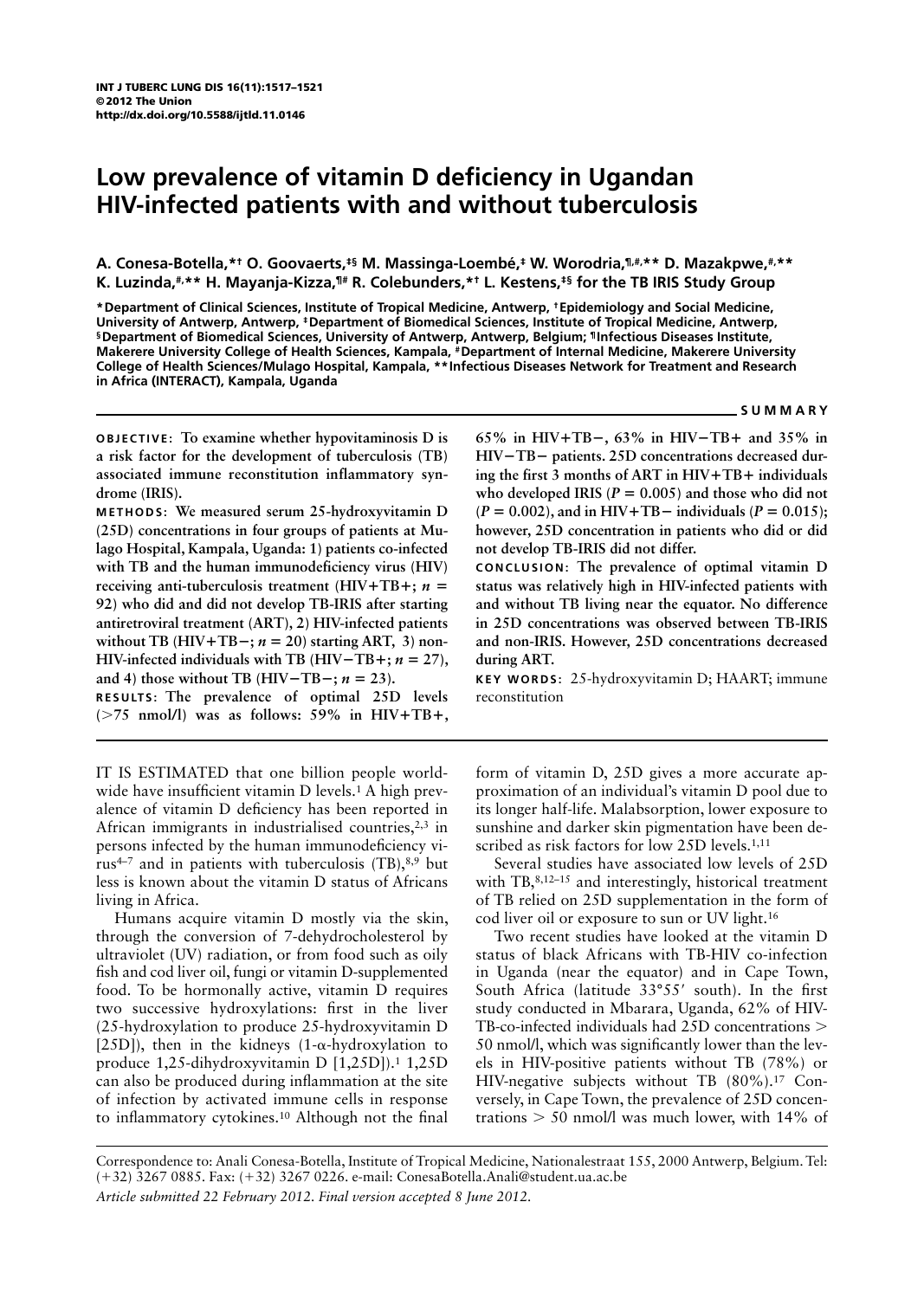HIV-TB-co-infected patients, 48% of HIV-positive patients without TB and 63% of HIV-negative subjects without TB.18

During immune reconstitution in HIV-infected individuals starting antiretroviral treatment (ART), 10–25% suffer worsening of TB.19 This syndrome, termed TB-IRIS (immune reconstitution inflammatory syndrome), has been well described,20 and risk factors for the development of TB-IRIS have been reported.21,22 Although the pathogenesis of this syndrome is not well understood, it is thought to involve an exaggerated immune reaction against living TB organisms or residual TB antigens.23

In this study, we aimed to determine the vitamin D status of black Africans living near the equator, where exposure to sunshine is more regular. As Vitamin D has been shown to have immune-modulatory and antimycobacterial properties, we hypothesised that low vitamin D levels may favour the development of TB-IRIS.24

### **MATERIAL AND METHODS**

## *Study population*

In a prospective observational study conducted at the Mulago Hospital, Kampala, Uganda, four groups of patients were studied: 1) HIV-infected adults on treatment for active TB disease (described  $in^{21,22}$ ; HIV+TB+), 2) HIV-infected adults without active TB initiating ART (described in<sup>25</sup>; HIV+TB−), 3) non-HIV-infected adults on active TB treatment for <4 months (HIV−TB+), and 4) non-HIV-infected partners of HIV-positive patients without active TB (HIV−TB−) attending for routine HIV testing.

HIV-infected patients were followed for at least 6 months after initiation of non-nucleoside reverse transcriptase inhibitor (NNRTI) based ART. In these patients, plasma samples were collected before ART initiation and at 2 and 12 weeks of ART. Non-HIVinfected patients were seen only once by the study team for sample collection. All patients were dark-skinned.

## *Definitions*

TB was defined according to the World Health Organization TB-HIV guidelines.15 A person was considered not to have active TB in the absence of a relevant clinical history, no signs of TB on chest X-ray and sputum smear negativity (in the presence of cough).

TB-IRIS was defined according to the International Network for the Study of HIV-associated IRIS (INSHI) case definition.<sup>16</sup> HIV+TB+ non-IRIS controls were followed for a minimum of 3 months, and patients who developed signs and symptoms suggestive of IRIS or other forms of IRIS during the followup period were excluded.

Vitamin D status was defined as optimal (25D  $\geq$ 75 nmol/l), suboptimal  $(25D 50-75$  nmol/l), deficient (25D 25–50 nmol/l) and severely deficient (25D  $<$  25 nmol/l).

#### *Vitamin D testing*

Plasma samples were analysed by chemoluminescence using LIAISON® (DiaSorin, Stillwater, MN, USA) in the certified laboratory of the University Hospital of Antwerp. Quality control was performed by the vitamin D External Quality Assurance Survey (DEQAS, www.deqas.org).

#### *Ethical considerations*

The study was approved by the Makerere and Antwerp University Faculty of Medicine and Ethics Committees, the Mulago Hospital Research Committee and the Uganda National Council of Science and Technology. Informed consent was obtained from all study participants.

## *Statistical analysis*

All statistical analyses were performed using Stata statistics software (version 10.2; Stata Corp, College Station, TX, USA) and GraphPad Prism (version 5; GraphPad Prism Inc, San Diego, CA, USA). Data were summarised by count and proportion  $(\%)$  or median and interquartile range (IQR) for non-normally distributed variables. Normality was assessed using graphic methods. Differences between patient groups were assessed by Fisher's exact test for proportions and the Mann-Whitney *U*-test for medians. Decrease in 25D concentration was analysed using the Wilcoxon signed rank test for paired data.

#### **RESULTS**

## *Study participants*

Baseline characteristics of the study participants are presented in Table 1. Thirty-nine patients from the HIV+TB+ cohort who developed TB-IRIS (median

**Table 1** Characteristics of the four study populations

| Variable                                                                    | $HIV + TB +$                          | $HIV + TB -$                       | $HIV-TB+$              | $HIV-TB-$             |
|-----------------------------------------------------------------------------|---------------------------------------|------------------------------------|------------------------|-----------------------|
|                                                                             | $(n = 92)$                            | $(n = 20)$                         | $(n = 27)$             | $(n = 23)$            |
|                                                                             | median [IQR]                          | median [IQR]                       | median [IQR]           | median [IQR]          |
| Male sex, $n$ (%)*<br>Age, years <sup>+</sup><br>CD4. cells/mm <sup>3</sup> | 52 (56)<br>34 [28-39]<br>25.5 [14-74] | 12(60)<br>34 [29-40]<br>27 [17-69] | 14(51.8)<br>25 [22-30] | 8(34.8)<br>37 [30-41] |

\* No difference between groups (Fisher's exact test  $P = 0.274$ ).

† HIV−TB− subjects older than HIV−TB+ subjects (Mann-Whitney test *P* < 0.001).

HIV = human immunodeficiency virus; TB = tuberculosis; + = positive; - = negative; IQR = interquartile range.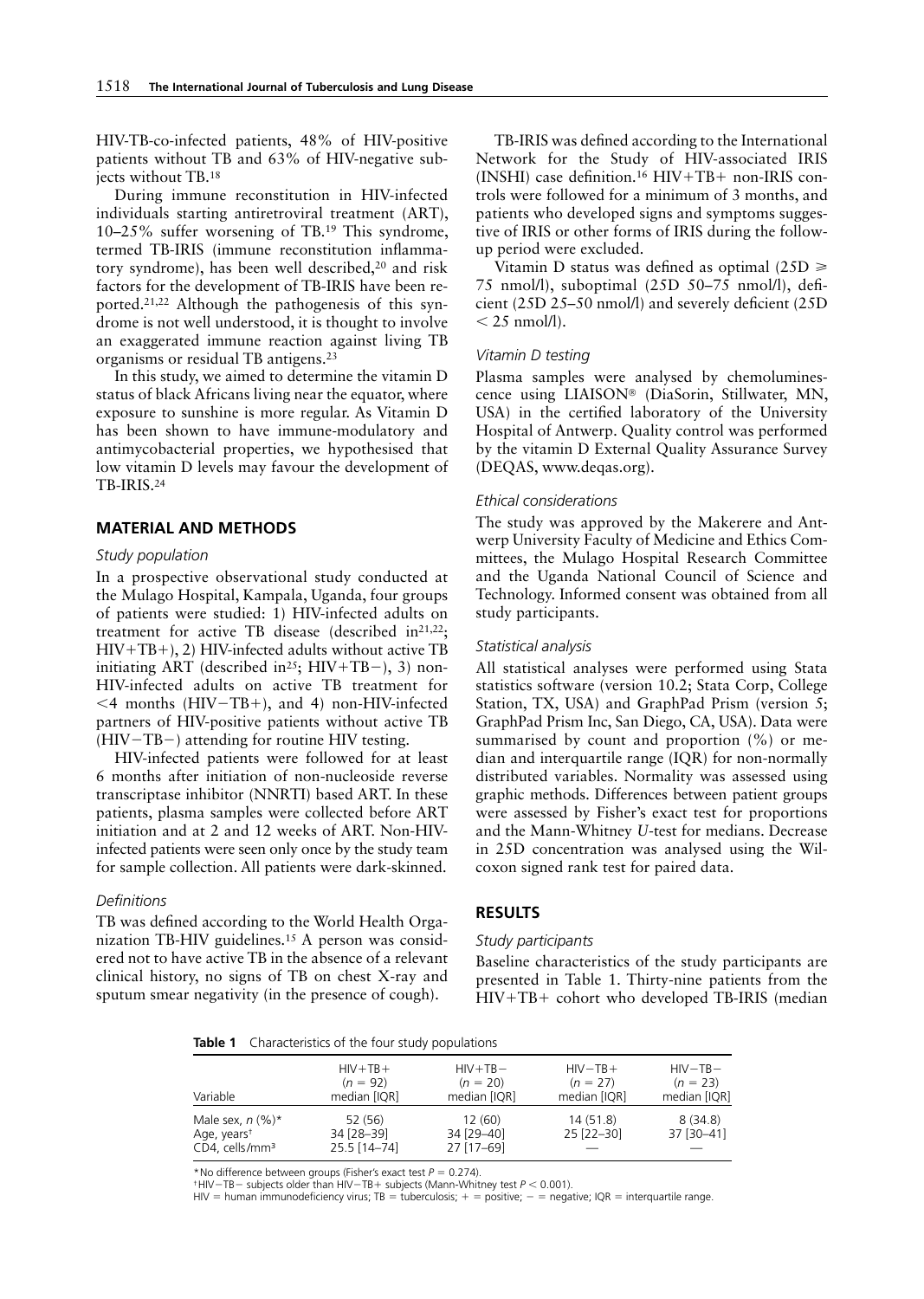| Variable                                                           | Total<br>n | TB-IRIS<br>$(n = 39)$<br><i>n</i> (%) or | Non-IRIS<br>$(n = 53)$<br>$n \left( % \right)$ or<br>median [IQR] median [IQR] P value |       |
|--------------------------------------------------------------------|------------|------------------------------------------|----------------------------------------------------------------------------------------|-------|
| Male sex                                                           | 92         | 22 (56)                                  | 30 (56)                                                                                | 0.985 |
| Age, years                                                         | 92         | 32 [28–38]                               | 35 [28-38]                                                                             | 0.467 |
| CD4, cells/mm <sup>3</sup>                                         | 92         | 21 [11-70]                               | 32 [17-79]                                                                             | 0.331 |
| Sputum smear results<br>Negative<br>Scanty or $1+$<br>$2+$<br>$3+$ | 76         | 12 (40)<br>6 (20)<br>7 (23)<br>5(17)     | 21 (46)<br>13(28)<br>7(15)<br>5(11)                                                    | 0.646 |
| Culture-positive                                                   | 51         | 15(83)                                   | 25 (76)                                                                                | 0.726 |
| Type of TB<br>$SS - PTB$<br>$SS + PTB$<br>$EPTB \pm PTB$           | 92         | 7(18)<br>18 (46)<br>14 (36)              | 19 (36)<br>22(41)<br>12(23)                                                            | 0.137 |
| Time between TB<br>treatment and ART,<br>days, median [IQR]*       | 92         |                                          | 31 [24.5–58] 46 [30–60]                                                                | 0.107 |

Table 2 Characteristics of the HIV+TB+ patients who developed TB-IRIS and non-IRIS controls

\*Delay between the start of anti-TB treatment and commencement of ART. HIV = human immunodeficiency virus; TB = tuberculosis; + = positive;  $IRIS =$  immune reconstitution inflammatory syndrome;  $IQR =$  interquartile range; SS = sputum smear;  $-$  = negative; PTB = pulmonary TB; EPTB = extra-pulmonary TB; ART = antiretroviral treatment.

time 14 days, IQR 11–18) were matched for age, sex and pre-ART CD4-T-cell count with 53 non-IRIS controls from the same group. No differences between groups were observed regarding sputum smear results, culture positivity, type of TB (pulmonary or extra-pulmonary) and time between anti-tuberculosis treatment and start of highly active ART (HAART; Table 2). The other groups included 20 HIV+TB−, 27 HIV−TB+ and 23 HIV−TB− persons. Sex distribution was not different among the groups, but HIV−TB− patients were older than HIV−TB+ patients  $(P < 0.001)$ . 25D status was not associated with sex  $(P = 0.128)$  or age  $(P = 0.246)$  in the entire cohort. None of the patients were taking corticosteroids pre-ART, nor were corticosteroids prescribed during the study period.

# *Vitamin D status*

Vitamin D status for the four patient groups did not differ significantly  $(P = 0.138,$  Table 3). No patient had severe vitamin D deficiency. Prevalence of optimal vitamin D levels  $(25D > 75 \text{ nmol/l})$  in the



**Figure 1** Baseline 25D concentrations in  $H_1V + TB + (n = 92)$ , HIV+TB− (*n* = 20), HIV−TB+ (*n* = 27), and HIV−TB− (*n* = 23). No significant differences observed between medians by Mann-Whitney test.  $25D = 25$ -hydroxyvitamin D; TB = tuberculosis;  $+$  = positive;  $-$  = negative; HIV = human immunodeficiency virus.

HIV+TB+, HIV+TB−, HIV−TB+ and HIV−TB− groups was respectively 59%, 65%, 63% and 35%. No significant difference was observed between the medians of the four groups studied (Figure 1).

# *Difference in vitamin D concentrations in TB-IRIS vs. non-IRIS and evolution on ART*

25D was not significantly different at any time point between patients who did or did not develop IRIS. Plasma 25D concentrations decreased during the first 3 months of ART in HIV+TB+ individuals who did (week 0: 81.4 nmol/l, IQR 62.1–117.5 vs. week 12: 64.5 nmol/l, IQR 47.0–92.7, *P* = 0.005) and who did not develop TB-IRIS (week 0: 79.5 nmol/l, IQR 55.6–99.2 vs. week 12: 72.1 nmol/l, IQR 55.5–83.6,  $P = 0.002$ ), and in HIV+TB− individuals (week 0: 79.5 nmol/l, IQR 63.8–102.4 vs. week 12: 64.5 nmol/l, IQR 56.5–83.5,  $P = 0.015$ ; Figure 2).

# **DISCUSSION**

More than 50% of our patients had optimal vitamin D levels, irrespective of the presence of HIV infection or concomitant active TB. In HIV-infected patients, 25D levels decreased during the first 3 months of ART. We did not observe any difference in 25D levels between HIV+TB+ patients with and without TB-IRIS, either prior to or during the TB-IRIS episode.

**Table 3** Vitamin D status of the four study populations

| Vitamin D status              | $HIV + TB +$  | $HIV + TB -$ | $HIV-TB+$  | $HIV-TB-$  |
|-------------------------------|---------------|--------------|------------|------------|
|                               | $(n = 92)$    | $(n = 20)$   | $(n = 27)$ | $(n = 23)$ |
|                               | n(% )         | n(%)         | $n (\%)$   | $n (\%)$   |
| All, median [IQR]             | $81$ [61-105] | 79 [64-102]  | 78 [62-92] | 71 [61-88] |
| Optimal (25D ≥75 nmol/l)      | 54 (59)       | 13(65)       | 17(63)     | 8(35)      |
| Suboptimal (25D 50–75 nmol/l) | 23(25)        | 4(20)        | 6(22)      | 13(56)     |
| Deficient (25D 25–50 nmol/l)  | 15 (16)       | 3(15)        | 4(15)      | 2(9)       |

HIV = human immunodeficiency virus; TB = tuberculosis; + = positive; - = negative; IQR = interquartile range; 25D = 25-hydroxyvitamin D.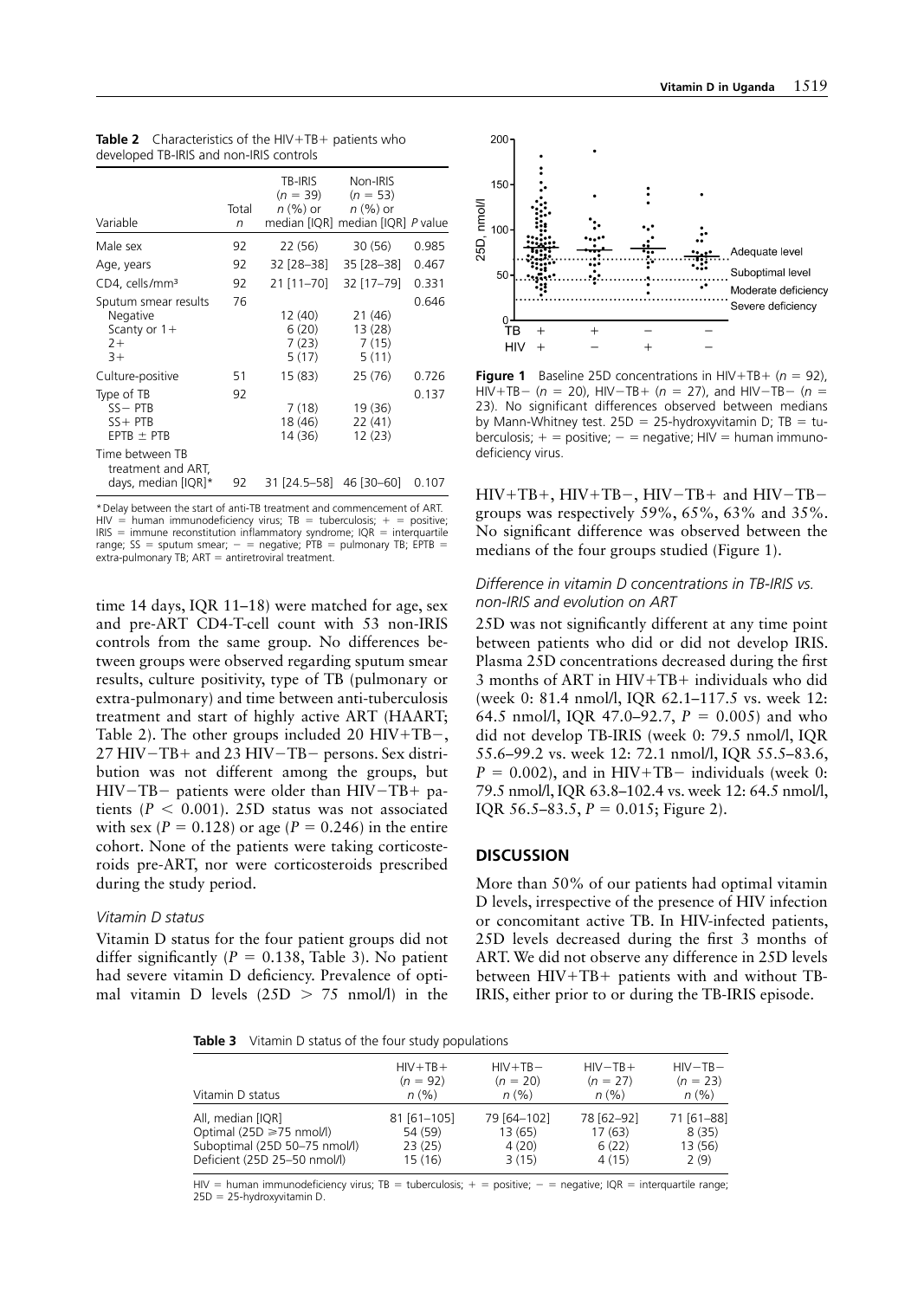

**Figure 2** 25D concentrations during follow-up in HIV-TB coinfected patients who did ( $\bullet$ :  $n_{\text{baseline}} = 38$ ;  $n_{\text{week2}} = 37$ ;  $n_{\text{week12}} =$ 35) or did not ( $\circ$ :  $n_{\text{baseline}} = 52$ ;  $n_{\text{week2}} = 49$ ;  $n_{\text{week12}} = 46$ ) develop TB-IRIS during follow-up and HIV-infected individuals without TB who did not develop TB-IRIS (△:  $n_{\text{baseline}} = 20$ ;  $n_{\text{weak}} = 19$ ;  $n_{\text{weak}} = 15$ ). Medians compared using the paired Wilcoxon sign rank test. \**P* > 0.01 − *P* ⩽ 0.05, \*\**P* > 0.001 − *P* ⩽ 0.01, \*\*\**P* ⩽ 0.001. 25D = 25-hydroxyvitamin D; HAART = highly active antiretroviral therapy;  $H\overline{V}$  = human  $immunodeficiency virus; TB = tuberculosis; IRIS = immune re$ constitution inflammatory syndrome.

This is the largest study to date to describe vitamin D status in TB-IRIS cases matched with non-IRIS HIV+TB+ and HIV−TB+ controls. The vitamin D levels of the participants in our study are comparable to those reported by the Mbarara study in Uganda,<sup>17</sup> but are much higher than in a similar cohort of black African subjects with HIV and/or TB in Cape Town, South Africa.18 This difference cannot be explained by the different techniques used for vitamin D testing, as they have been shown to be comparable,  $26$  but most probably by the difference in latitude between the two settings, and consequently the difference in solar UV exposure. It might be that TB is an important risk factor for vitamin D deficiency in patients with pre-existing low vitamin D at TB diagnosis. If vitamin D levels are low, a small difference in vitamin D intake/production could have more important consequences on the vitamin D pool in those patients.

As vitamin D has been reported to have antimycobacterial properties, $27$  we investigated the relationship between vitamin D and the occurrence of TB-IRIS. Despite the high prevalence of optimal vitamin D levels in HIV patients at the start of ART, the incidence of TB-IRIS in our  $HIV+TB+$  cohort<sup>22</sup> was not lower than those reported in a meta-analysis on IRIS.<sup>19</sup> Our study confirms previous findings that 25D levels at the start of ART are not different between patients who developed TB-IRIS and those who did not, in settings with both low<sup>17</sup> and high (manuscript submitted) prevalence of vitamin D deficiency. Our study therefore does not support the hypothesis that vitamin D deficiency predisposes to TB-IRIS.

Despite its antimycobacterial properties in vitro, 28,29 vitamin D action in vivo on clinical resolution of TB seems to be limited.29 In HIV-positive patients, the action of vitamin D may be less prominent, as it may require a functional, competent immune system to fight *Mycobacterium tuberculosis* infection. It is known that 25D needs to be locally converted to active vitamin D by activated immune cells.<sup>10</sup> Furthermore, the interaction between ART and antituberculosis drugs with the enzymes of the vitamin D metabolism pathway30 might interfere with the production of sufficient levels of local  $1,25D$  from circulating 25D. As we have previously shown in HIV-infected patients in Belgium,  $31$  and in HIV+TB+ patients in Cape Town, South Africa (manuscript submitted), 25D plasma levels decreased during the first months of ART. This reduction in 25D during ART could result from a drug interaction with the vitamin D metabolism enzymes, as NNRTI-based ART has often been associated with lower or decreased 25D levels in cross-sectional and prospective studies.27,31–33 Rifampicin and isoniazid could equally reduce vitamin D levels, regardless of HIV status.34

In conclusion, vitamin D supplementation might not prevent the development of TB-IRIS, but could be considered in patients on ART and/or anti-tuberculosis treatment to maintain optimal levels and reduce acquired immune-deficiency syndrome related mortality.35 The mechanism of interaction of ART with vitamin D metabolism enzymes and its consequences for patients' health should be further investigated.

#### *Acknowledgements*

The authors thank the study participants and the study team: P Lwanga, M Nakuya, C O Namujju, C Ahimbisibwe, J Namaganda, A A Bazze, E Bazze and H Kisembo; N Pakker and the data staff of the Infectious Diseases Network for Treatment and Research in Africa (INTERACT) for assistance with data monitoring and management.

Funding was received from the European Commission FP6 Specific Targeted Research Project Grant LSHP-CT-2007-037659-TBIRIS, the Netherlands Organization for Scientific Research, WOTRO Science for Global Development (Grant NACCAP W 07.05.20100) and the Directorate General for Development Cooperation through the Flemish Interuniversity Council. ACB holds a PhD student award from the Vlaamse Interuniversitaire Raad, and OG a PhD student award from Innovatie door Wetenschap en Technologie.

**TB IRIS study group members:** LK, RC, MML (Institute of Tropical Medicine, Antwerp, Belgium); HMK, WW (Infectious Disease Institute, Kampala, Uganda); HMK (Joint Clinical Research Centre, Kampala, Uganda); F Mascart (Université Libre de Bruxelles, Brussels, Belgium); R van den Bergh (Vrije Universiteit Brussels, Brussels, Belgium); C Locht (Institut Pasteur de Lille, France); P Reiss, F Cobelens, P Ondoa, N Pakker (Academic Medical Centre, Department of Global Health and Development, Amsterdam, The Netherlands); R Mugerwa, HMK, N Pakker, WW (INTERACT, Kampala, Uganda).

## *References*

1 Holick M F. Vitamin D deficiency. N Engl J Med 2007; 357: 266–281.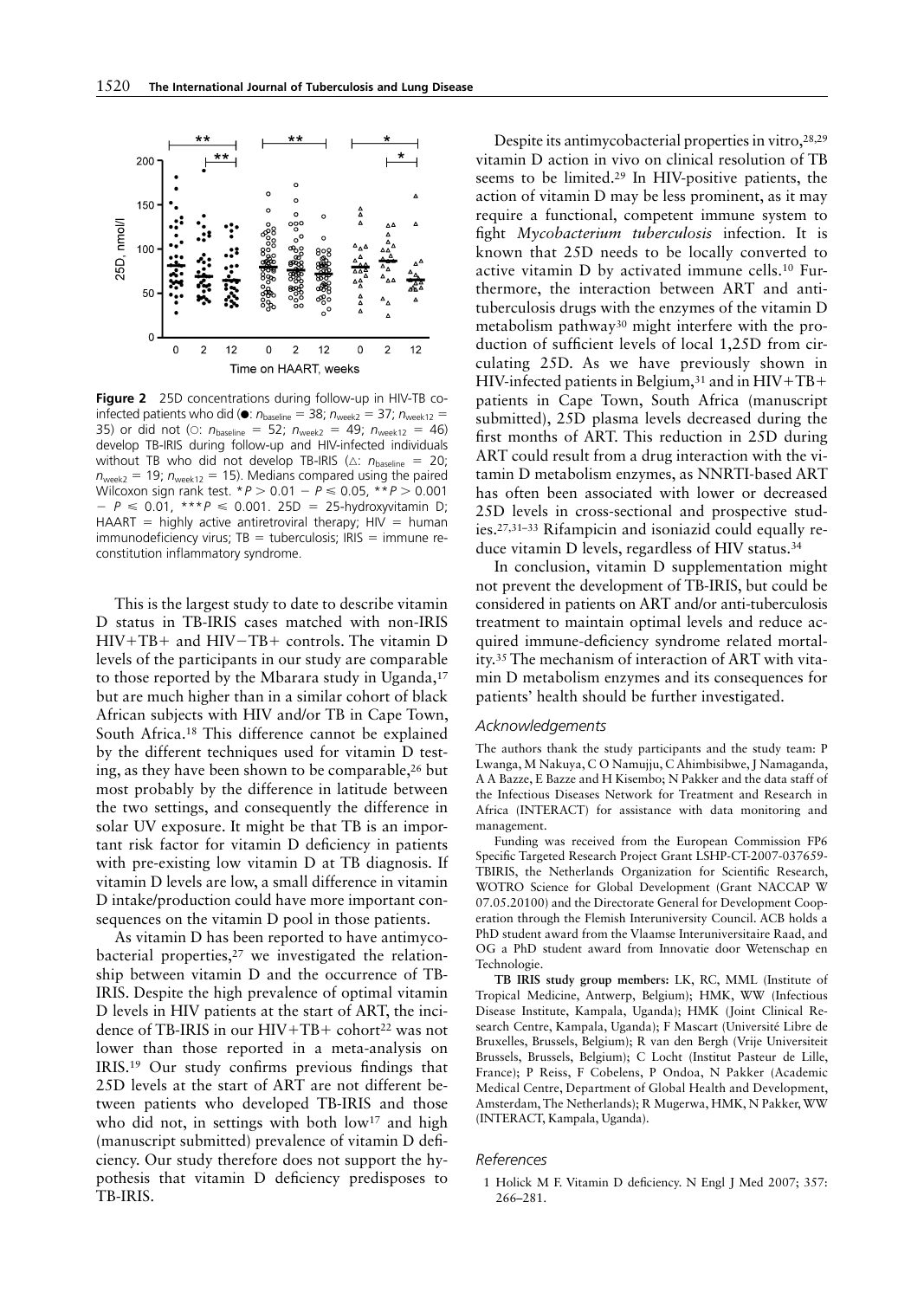- 2 Skull S A, Ngeow J Y, Biggs B A, Street A, Ebeling P R. Vitamin D deficiency is common and unrecognized among recently arrived adult immigrants from the Horn of Africa. Intern Med J 2003; 33: 47–51.
- 3 Moreno-Reyes R, Carpentier Y A, Boelaert M, et al. Vitamin D deficiency and hyperparathyroidism in relation to ethnicity: a cross-sectional survey in healthy adults. Eur J Nutr 2008; 48: 31–37.
- 4 Bang U C, Shakar S A, Hitz M F, et al. Deficiency of 25hydroxyvitamin D in male HIV-positive patients: a descriptive cross-sectional study. Scand J Infect Dis 2010; 42: 306–310.
- 5 Paul T V, Asha H S, Thomas N, et al. Hypovitaminosis D and bone mineral density in HIV-infected Indian men with or without antiretroviral therapy. Endocr Pract 2010; 16: 547–553.
- 6 Rodriguez M, Daniels B, Gunawardene S, Robbins G K. High frequency of vitamin D deficiency in ambulatory HIV-positive patients. AIDS Res Hum Retroviruses 2009; 25: 9–14.
- 7 Rutstein R, Downes A, Zemel B, Schall J, Stallings V. Vitamin D status in children and young adults with perinatally acquired HIV infection. Clin Nutr 2011; 30: 624–628.
- 8 Gibney K B, MacGregor L, Leder K, et al. Vitamin D deficiency is associated with tuberculosis and latent tuberculosis infection in immigrants from sub-Saharan Africa. Clin Infect Dis 2008; 46: 443– 446.
- 9 Nnoaham K E, Clarke A. Low serum vitamin D levels and tuberculosis: a systematic review and meta-analysis. Int J Epidemiol 2008; 37: 113–119.
- 10 Koeffler H P, Reichel H, Bishop J E, Norman A W. Gammainterferon stimulates production of 1,25-dihydroxyvitamin D3 by normal human macrophages. Biochem Biophys Res Commun 1985; 127: 596–603.
- 11 Holick M F, Chen T C. Vitamin D deficiency: a worldwide problem with health consequences. Am J Clin Nutr 2008; 87 (4): S1080–S1086.
- 12 Chocano-Bedoya P, Ronnenberg A G. Vitamin D and tuberculosis. Nutr Rev 2009; 67: 289–293.
- 13 Wilkinson R J, Llewelyn M, Toossi Z, et al. Influence of vitamin D deficiency and vitamin D receptor polymorphisms on tuberculosis among Gujarati Asians in West London: a casecontrol study. Lancet 2000; 355: 618–621.
- 14 Wejse C, Olesen R, Rabna P, et al. Serum 25-hydroxyvitamin D in a West African population of tuberculosis patients and unmatched healthy controls. Am J Clin Nutr 2007; 86: 1376– 1383.
- 15 Ustianowski A, Shaffer R, Collin S, Wilkinson R J, Davidson R N. Prevalence and associations of vitamin D deficiency in foreign-born persons with tuberculosis in London. J Infect 2005; 50: 432– 437.
- 16 Martineau A R, Honecker F U, Wilkinson R J, Griffiths C J. Vitamin D in the treatment of pulmonary tuberculosis. J Steroid Biochem Mol Biol 2007; 103: 793–798.
- 17 Nansera D, Graziano F M, Friedman D J, et al. Vitamin D and calcium levels in Ugandan adults with human immunodeficiency virus and tuberculosis. Int J Tuberc Lung Dis 2011; 15: 1522– 1527.
- 18 Martineau A R, Nhamoyebonde S, Oni T, et al. Reciprocal seasonal variation in vitamin D status and tuberculosis notifications in Cape Town, South Africa. Proc Natl Acad Sci USA 2011; 108: 19013–19017.
- 19 Muller M, Wandel S, Colebunders R, et al. Immune reconsti-

tution inflammatory syndrome in patients starting antiretroviral therapy for HIV infection: a systematic review and metaanalysis. Lancet Infect Dis 2010; 10: 251–261.

- 20 Meintjes G, Lawn S D, Scano F, et al. Tuberculosis-associated immune reconstitution inflammatory syndrome: case definitions for use in resource-limited settings. Lancet Infect Dis 2008; 8: 516–523.
- 21 Conesa-Botella A, Loembe M M, Manabe Y C, et al. Urinary lipoarabinomannan as predictor for the tuberculosis immune reconstitution inflammatory syndrome. J Acquir Immune Defic Syndr 2011; 58: 463– 468.
- 22 Worodria W, Massinga-Loembe M, Mazakpwe D, et al. Incidence and predictors of mortality and the effect of tuberculosis immune reconstitution inflammatory syndrome in a cohort of TB/HIV patients commencing antiretroviral therapy. J Acquir Immune Defic Syndr 2011; 58: 32-37.
- 23 French M A. Disorders of immune reconstitution in patients with HIV infection responding to antiretroviral therapy. Curr HIV/AIDS Rep 2007; 4: 16–21.
- 24 Conesa-Botella A, Mathieu C, Colebunders R, et al. Is vitamin D deficiency involved in the immune reconstitution inflammatory syndrome? AIDS Res Ther 2009; 6: 4.
- 25 Worodria W, Massinga-Loembe M, Mayanja-Kizza H, et al. Antiretroviral treatment-associated tuberculosis in a prospective cohort of HIV-infected patients starting ART. Clin Dev Immunol 2011; 2011: 758350.
- 26 Zerwekh J E. Blood biomarkers of vitamin D status. Am J Clin Nutr 2008; 87(4): S1087–S1091.
- 27 Van Den Bout-Van Den Beukel C J, Fievez L, Michels M, et al. Vitamin D deficiency among HIV type 1-infected individuals in the Netherlands: effects of antiretroviral therapy. AIDS Res Hum Retroviruses 2008; 24: 1375–1382.
- 28 Martineau A R, Wilkinson K A, Newton S M, et al. IFN-gammaand TNF-independent vitamin D-inducible human suppression of mycobacteria: the role of cathelicidin LL-37. J Immunol 2007; 178: 7190–7198.
- 29 Martineau A R, Timms P M, Bothamley G H, et al. High-dose vitamin D(3) during intensive-phase antimicrobial treatment of pulmonary tuberculosis: a double-blind randomised controlled trial. Lancet 2011; 377: 242–250.
- 30 Schuster I. Cytochromes P450 are essential players in the vitamin D signaling system. Biochim Biophys Acta 2011; 1814: 186–199.
- 31 Conesa-Botella A, Florence E, Lynen L, et al. Decrease of vitamin D concentration in patients with HIV infection on a non nucleoside reverse transcriptase inhibitor-containing regimen. AIDS Res Ther 2010; 7: 40.
- 32 Welz T, Childs K, Ibrahim F, et al. Efavirenz is associated with severe vitamin D deficiency and increased alkaline phosphatase. AIDS 2010; 24: 1923–1928.
- 33 Mueller N J, Fux C A, Ledergerber B, et al. High prevalence of severe vitamin D deficiency in combined antiretroviral therapynaive and successfully treated Swiss HIV patients. AIDS 2010; 24: 1127–1134.
- 34 Brodie M J, Boobis A R, Hillyard C J, et al. Effect of rifampicin and isoniazid on vitamin D metabolism. Clin Pharmacol Ther 1982; 32: 525–530.
- 35 Mehta S, Giovannucci E, Mugusi F M, et al. Vitamin D sta tus of HIV-infected women and its association with HIV disease progression, anemia, and mortality. PLoS ONE 2010; 5: e8770.